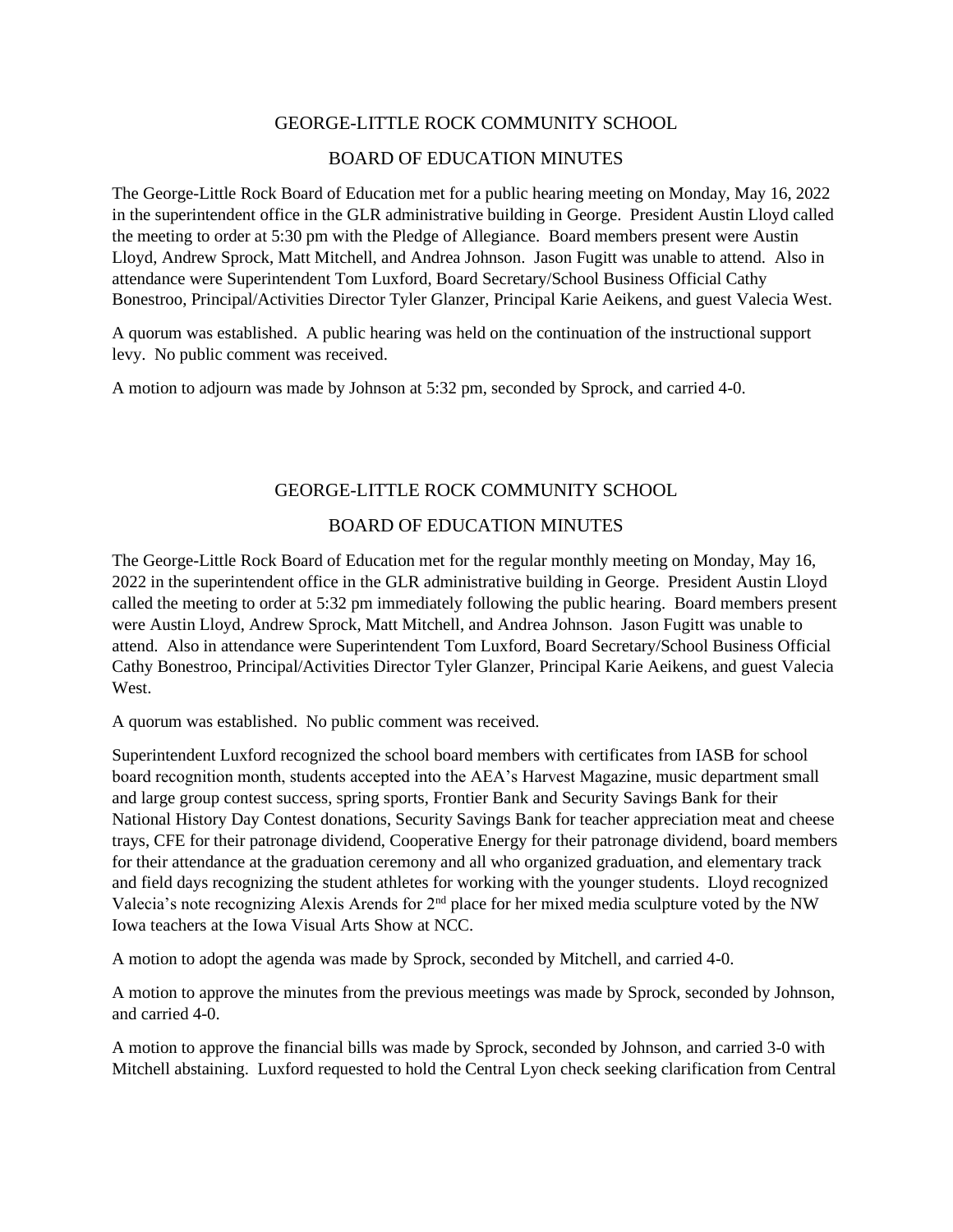Lyon for the billing for shared athletics. Bonestroo noted the billed amount is based on the athletic sharing agreement.

A motion to approve the financial reports was made by Sprock, seconded by Mitchell, and carried 4-0. Lunch fund balance was again discussed for items needed to spend down the balance.

Superintendent Luxford shared the IASB communication seeking talent for their conference recommending a GLR group for performance consideration with discussions with Mauldin and Holloway for the November 16 and 17 IASB convention. Lloyd expressed fine arts programs are in a good position to consider also recognizing the numerous compliments received about the band. Luxford shared no legislative updates, spring bus inspection report noting the freestar is in its last years and a few updates needed for the buses. Mitchell inquired who handles bus repairs given the example of a flat tire with Luxford sharing goes to station or comes to district with Lainn arranging. Mitchell received complaint that buses are reportedly using retread tires which Luxford stating he will follow-up to ensure it is not happening. Current job openings were shared. Luxford noted the business teacher position was filled but has now turned down the offer with the district still looking at creativeness with potential sign-on bonus.  $6<sup>th</sup>$  grade and MS language arts teachers are both still open. Inquiry was made if  $5<sup>th</sup>$  and  $6<sup>th</sup>$  grade structure intermingling could be done if needed. Volleyball coach was also recognized as an opening with some urgency needed for summer camps. It was recognized that other area schools are also still looking. Luxford shared MS special education position being creative with changing to 7-12 SPED teacher with having a student teacher at GLR and will hire upon completion but need part-time certified person for 8 weeks for teacher of record during the student teaching time with Luxford sharing AEA has been contacted for assistance with position.

Principal Aeikens reported on track and field day success and thanked HS track team for their help, preschool graduation, field trips, and looking ahead to summer projects and summer school. Principal Glanzer reported on field trips; celebrating Iowa Assessments for grades  $3<sup>rd</sup>$ -11 with seniors taking the NCR skills tests recognizing Emersyn Netten, Shealyn Denekas, and Max Gruis scoring at the platinum level for the NCR tests; baccalaureate and graduation recognizing Amber in her 1<sup>st</sup> year, and upcoming Memorial Day service. Activities recognized were prom, FFA banquet, music concerts, awards night and art show, large group music contest, boys golf qualifying as a team for district golf advancement for the first time in 15 years placing  $8<sup>th</sup>$  at districts; track team with 9 boys and 5 girls qualifying for state in discuss, 200, 4x100, 4x400, distance relay and girls 4x800 with streaming available; and baseball and softball season kickoffs. Track team sendoff will be held. Johnson encouraged advertising the sendoff and streaming options on social media.

Luxford shared board sub-committee reports. Facilities committee update was given for the softball lights project with all wires underground with cement work all done with poles ready. Luxford thanked everyone helping with the project. A change order for Krump Concrete was presented as the original bid did not include anchor bolts, so increase was \$8,508.92 for a new total of \$20,633.92. Additional bids update was requested with Luxford sharing he met with contractors reporting the new costs of \$50,000- \$60,000 maximum for the total project with Luxford noting it is more than discussed but could have been a six-figure project. Luxford confirmed we are doing it right, so we don't have to redo. Mitchell noted some of the rewiring was due to 240 volt set-up vs supply is at 208 volts. Auditorium sound system bid was presented for \$29,525.89 for Mid States Audio and Video. Auditorium updates total project estimates is \$60,000-70,000 for carpet, curtains, and sound system updates for LCRF funds with Luxford sharing a plaque will be installed. Asked if completed before July 4<sup>th</sup> celebration which was denied, but it was confirmed to be completed by the fall play. Summer projects timeline meeting will be held with administration. Operational sharing committee meeting has been set for May 20. Luxford reported on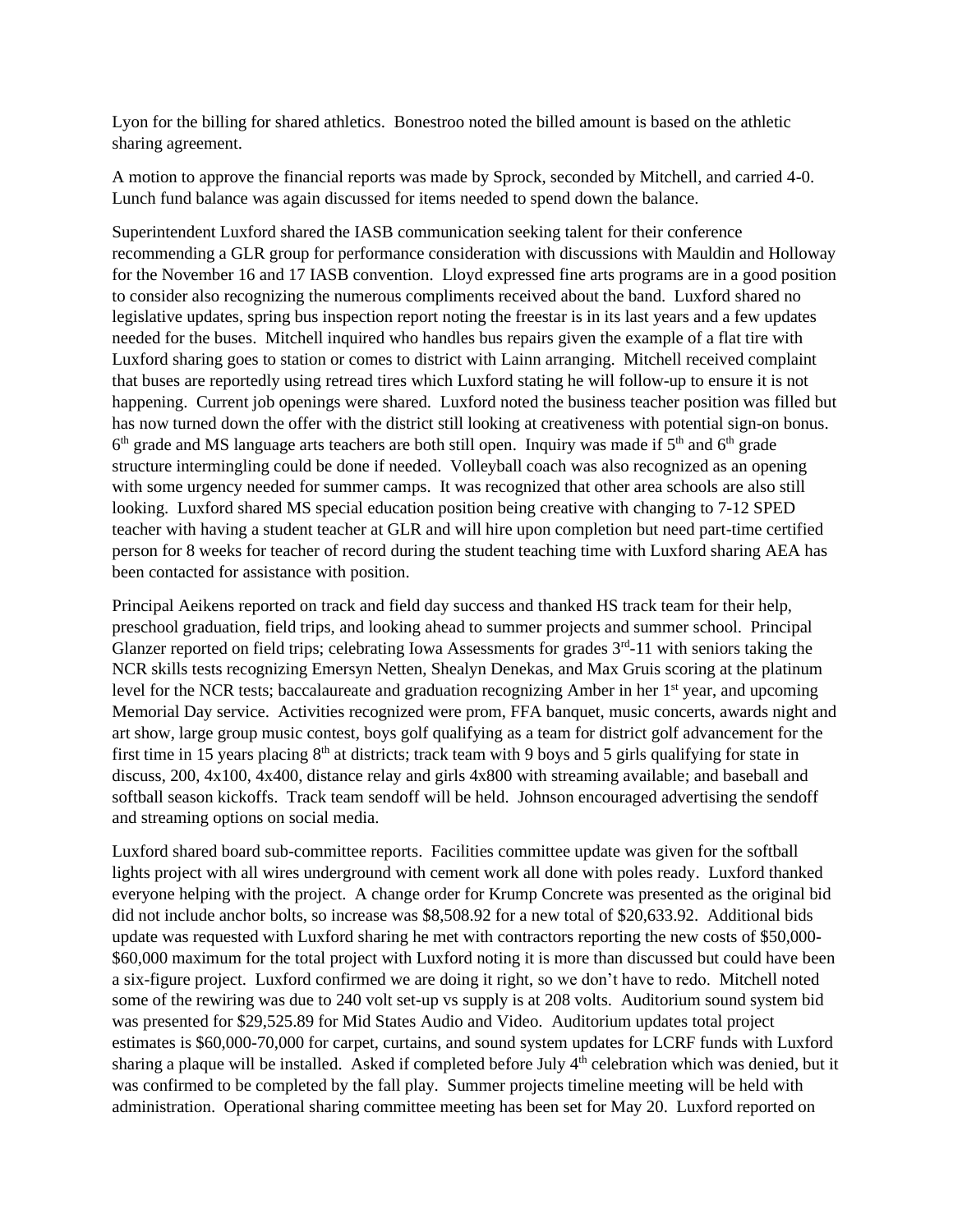program sharing with HR sharing by Boyden-Hull, West Lyon, and GLR stating a 3/5 contract being put together to share Pat. Financial committee meeting licensed staff handbook changes were presented noting a meeting was held with Nyla, Valecia, Tom, and Cathy with agreement for the changes. Luxford inquired on term with Bonestroo confirming it will be good for one year.

Superintendent report shared continued participation of instructional support levy. Bonestroo clarified the public hearing was held which will continue the instructional support levy for 5 years with board approval otherwise a vote is required. Bus sealed bids were presented for the 2000 bus #4 for sale. Milk bids were presented with recommendation to Kemps. Bread bids was presented with recommendation to Casey's Bakery. Early graduation request pending meeting requirements; bus rental for Lil Mustangs Community Daycare field trips with district charging for salary, benefits, and fuel billed actual costs; 2022-2023 parent student handbook updates; and Children's Home Society tuition agreement were also presented. Lunch program online payment flat rate fee was discussed with vendor requirement to move away from the percentage previously charged with a recommendation of a \$2 flat convenience fee for online payments recognizing it can save the parents if they pay more at once towards lunch reducing the number of payments made. Ellsworth grocery store was recommended to include for future bids if can go across state lines. Parent student handbook updates were presented with Luxford noting changes for recording devices on district buses and unauthorized items includes e-cigarettes and vaping piece covering the entire GLR grounds. Various areas on school property have had occurrences.

Luxford shared no comments on conference affiliation with more information coming out soon for community forums for both communities with it recommended to be scheduled before next board meeting.

Resignations were received from Bridget Dickmann, head custodian; Julie VerSteeg, paraprofessional; Alex Bonestroo, seasonal buildings and grounds; Amanda Trei, special ed teacher; Kimberley Medlin, food service; and Bret Sherkenbach, business instructor. Lloyd recognized and expressed appreciation to all the staff who have served the district noting 27 years of service is a long time of dedication and recognizing the one enlisting to serve in the military. Recommendations for hire were presented for Julia Storm, summer rec coordinator; Mitzi Wynia, credit recovery; and Nastleen Lewi substitute food service and part-time summer custodian.

Policies reviewed were Policy 606.01 Class Size – Class Grouping, 606.04 Student Production of Materials and Services, and 607.01 Student Guidance and Counseling Program. First readings were presented for 605.06 Internet – Appropriate Use, 605.06R1 Internet – Appropriate Use Regulation, 605.06E1 Internet Access Permission Letter to Parents, 605.06E2 Internet Appropriate Use Violation Notice, 605.03 Animals in the Classroom, 606.06 Insufficient Classroom Space, 607.02 Student Health Services, and 607.02R1 Student Health Services Administrative Regulation. Luxford presented internet changes were presented as more significant in the policies.

A motion to approve the instructional support levy continued participation was made by Sprock, seconded by Mitchell, and carried 4-0.

A motion to approve the consent agenda with \$2 flat rate fee added for the online payment convenience was made by Mitchell, seconded by Johnson, and carried 4-0. Consent agenda included Krump Concrete bid increase of \$8,508.92 to include anchor bolts for a new total of \$20,633.92 for softball lights concrete; Mid States Audio and Video for auditorium sound system bid for \$29,525.89; 2022-2023 Licensed Staff Handbook; VanderHaag's \$2053 bid for sale and disposal of bus 4; 2022-2023 milk bid to Kemp's; 2022- 2023 bread bid to Casey's Bakery; early graduation request; school bus rental by Lil Mustangs Community Daycare with GLR billing for actual costs as presented; 2022-2023 parent student handbook;